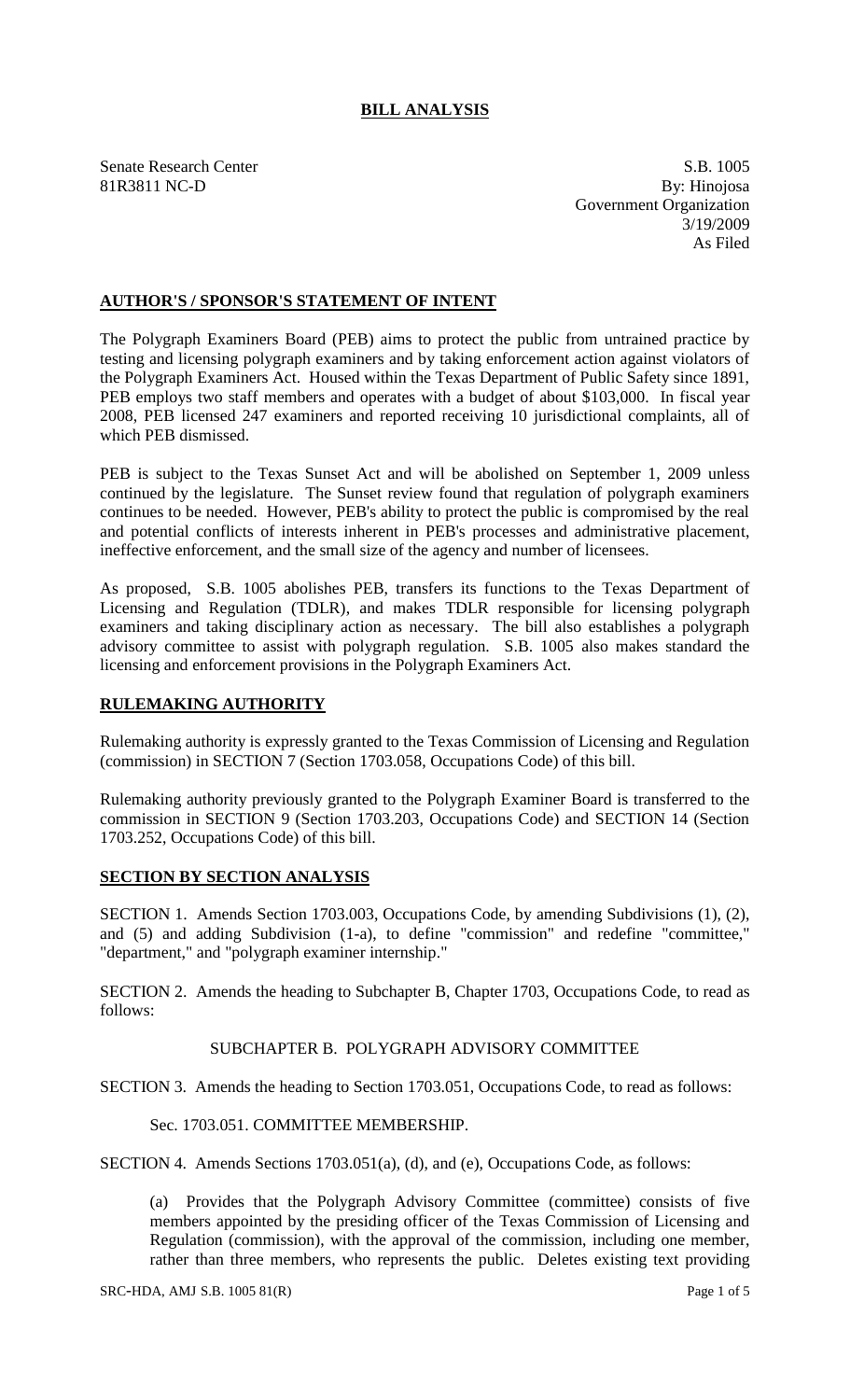that the Polygraph Examiners Board (PEB) consists of seven members appointed by the governor with the advice and consent of the senate. Makes a nonsubstantive change.

(d) Makes a conforming change.

(e) Requires that appointments to the committee, rather than board, be made without regard to the race, color, disability, sex, religion, or national origin of the appointee. Deletes existing text referring to the creed of the appointee.

SECTION 5. Amends Section 1703.054, Occupations Code, as follows:

(a) Makes a conforming change.

(b) Requires the presiding officer of the commission, with the commission's approval, if a vacancy occurs on the committee, to appoint a successor to fill the unexpired term. Deletes existing text that requires the governor, if a vacancy occurs on PEB, to appoint a successor to fill the unexpired term.

SECTION 6. Amends Section 1703.005, Occupations Code, as follows:

Sec. 1703.055. New heading: PRESIDING OFFICER. Requires the presiding officer of the commission, with the commission's approval, rather than PEB, to appoint a member of the committee to serve as presiding officer of the committee for a two-year term, rather than elect from among its members a presiding officer, assistant presiding officer, and secretary.

SECTION 7. Amends Subchapter B, Chapter 1703, Occupations Code, by adding Section 1703.058, as follows:

Sec. 1703.058. COMMITTEE POWERS AND DUTIES. (a) Authorizes the committee to propose rules and standards for adoption by the commission relating to the regulation of polygraph examiners.

(b) Requires the committee to advise the commission on educational requirements for a polygraph examiner, the contents of a licensing examination, technical issues related to a polygraph examination, the specific offenses for which a conviction would constitute grounds for the Texas Department of Licensing and Regulation (TDLR) to take action under Section 53.021, and administering and enforcing this chapter.

SECTION 8. Amends Section 1703.202, Occupations Code, as follows:

Sec. 1703.202. LICENSE APPLICATION. Requires that an application for a polygraph examiner be made to TDLR, rather than PEB's secretary, in writing on a form prescribed by TDLR, rather than PEB, be accompanied by the required nonrefundable fee, and include any information TDLR, rather than PEB, considers necessary to evaluate the applicant's qualifications. Deletes existing text requiring that the application be made under oath.

SECTION 9. Amends Section 1703.203, Occupations Code, as follows:

Sec. 1703.203. QUALIFICATIONS FOR LICENSE. (a) Provides that a person is qualified for a polygraph examiner license if the person has not been convicted of an offense that directly relates to the duties and responsibilities of a polygraph examiner, rather than a misdemeanor involving moral turpitude or a felony; either holds a baccalaureate degree from a college or university accredited by an organization designated by the commission that the commission, rather than the PEB, determines has accreditation standards ensuring a high level of student scholarship or has active investigative experience during the five years preceding the application; either is a graduate of a commission-approved, rather than PEB-approved, polygraph examiners course and has satisfactorily completed at least six months of a polygraph examiner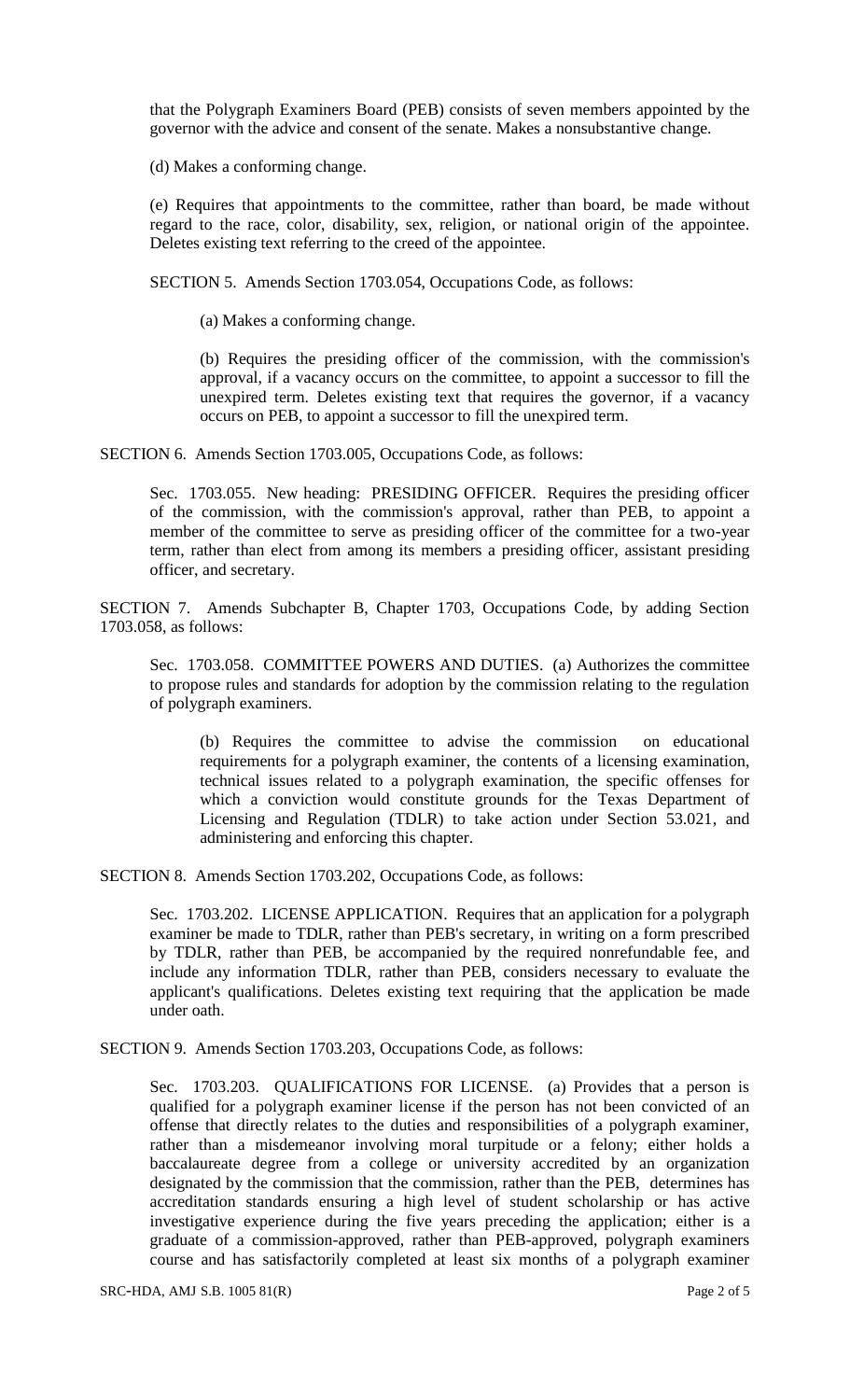internship, or has satisfactorily completed at least 12 months of a polygraph examiner internship and has passed an examination conducted by or under the supervision of TDLR, rather than PEB, to determine the person's competency for a license.

(b) Requires the commission, rather than PEB, by rule to establish the specific offenses that disqualify an applicant under Subsection (a)(1) Makes a conforming change and a nonsubstantive change.

(c) Makes a conforming change.

SECTION 10. Amends Section 1703.205, Occupations Code, as follows:

Sec. 1703.205. ISSUANCE OF LICENSE; SURETY BOND OR INSURANCE POLICY REQUIREMENT. (a) Makes a conforming change.

(b) Requires that each license be signed by the executive director of TDLR and issued by TDLR, rather than signed by PEB members and issued under the PEB seal.

SECTION 11. Amends Sections 1703.206(a) and (c), Occupations Code, as follows:

(a) Requires an applicant for the issuance or renewal of a polygraph examiner license who is not a resident of this state, in addition to meeting all other requirements for a license to file with TDLR, rather than PEB, to file an irrevocable consent to have process in the action served on the applicant by leaving two copies of the process with TDLR, rather than PEB's secretary.

(c) Makes conforming changes.

SECTION 12. Amends Section 1703.207, Occupations Code, to make a conforming change.

SECTION 13. Amends Sections 1703.208(b)-(d), Occupations Code, as follows:

(b) Authorizes TDLR, rather than requiring the secretary of PEB on PEB approval, to issue a polygraph examiner internship license to an applicant who applies for the license and pays the required fee at least 10 days before the date the internship begins. Makes a conforming change.

(c) Makes a conforming change.

(d) Makes a conforming change.

SECTION 14. Amends Section 1703.252(a), Occupations Code, to authorize the commission, rather than PEB, by rule to adopt a system under which polygraph examiner licenses expire on various dates during the year.

SECTION 15. Amends Section 1703.254(b), Occupations Code, to make conforming changes.

SECTION 16. Amends Section 1703.255(a), Occupations Code, to make a conforming change.

SECTION 17. Amends Section 1703.301, Occupations Code, as follows:

Sec. 1703.301. LICENSE HOLDER INFORMATION. (a) Requires a polygraph examiner to notify TDLR, rather than the secretary of PEB, in writing of a change in the examiner's principal business location not later than the 30th day after the date the change is made.

(b) Provides that failure to notify TDLR, rather than the secretary, as required by Subsection (a) results in automatic suspension of the examiner's license.

SECTION 18. Amends Section 1703.306(b), Occupations Code, to make a conforming change.

SRC-HDA, AMJ S.B. 1005 81(R) Page 3 of 5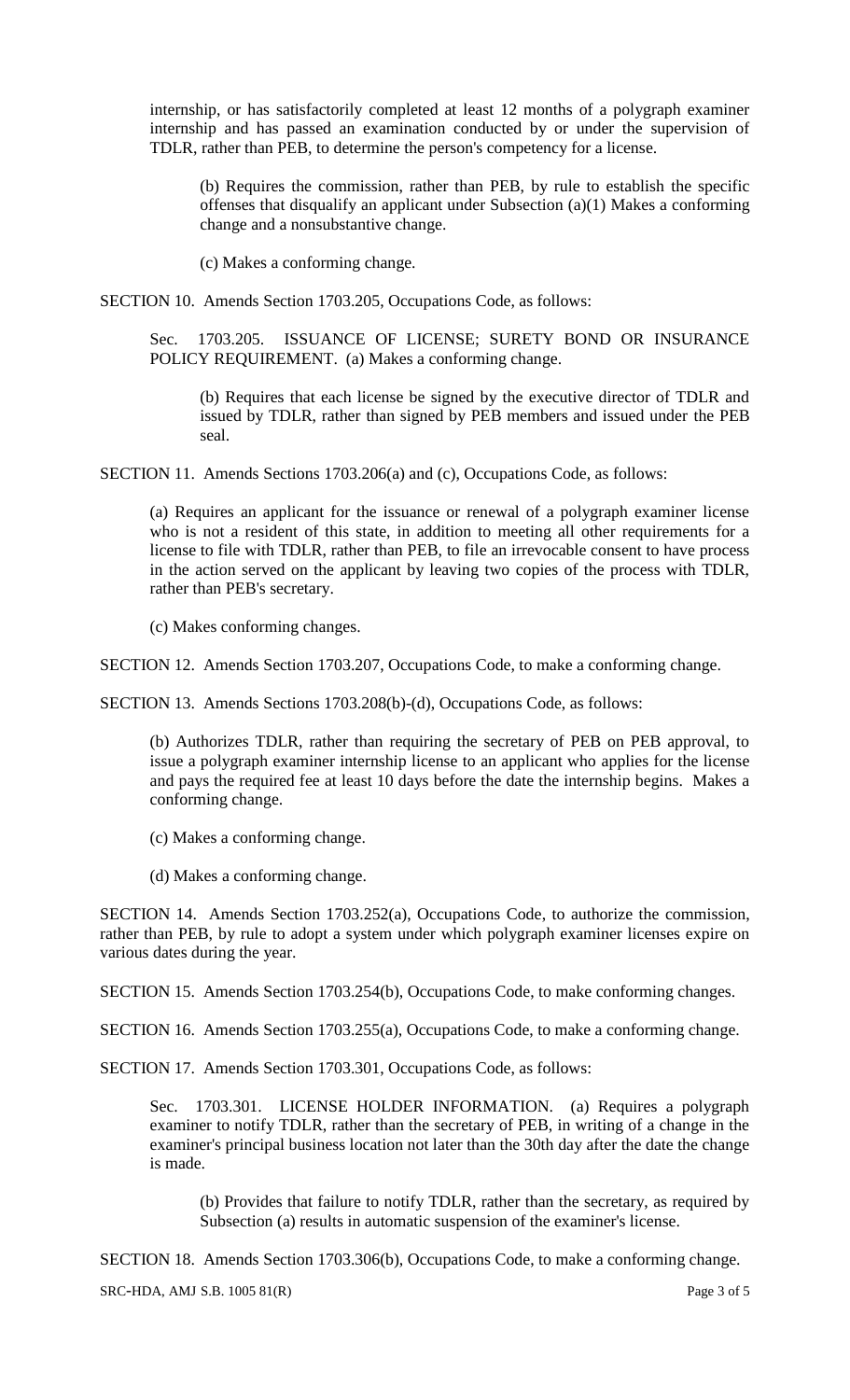SECTION 19. Amends Subchapter G, Chapter 1703, Occupations Code, by adding Section 1703.307, as follows:

Sec. 1703.307. INFORMATION INCLUDED IN CONTRACT FOR SERVICES AND WAIVER OF LIABILITY. Requires that a written contract for a polygraph examiner's services and a waiver of liability signed by the subject of a polygraph examination inform the subject of the procedures to file a complaint against the examiner with TDLR and contain the name, mailing address, and telephone number of TDLR.

SECTION 20. Amends Section 1703.351, Occupations Code, as follows:

Sec. 1703.351. LICENSE DENIAL AND DISCIPLINARY ACTION. (a) Requires TDLR, rather than PEB, to take action authorized under Subsection (b) against an applicant or license holder who commits certain acts, including failing to provide within a reasonable time information requested by TDLR, rather than PEB's secretary, as the result of a formal complaint to TDLR, rather than PEB, alleging a violation of this chapter, or is convicted of an offense that directly relates to the duties and responsibilities of a polygraph examiner, rather than a misdemeanor involving moral turpitude or a felony. Makes conforming changes.

(b) Makes a conforming change.

(c) Makes a conforming change.

SECTION 21. Amends Section 1703.353, Occupations Code, to makes a conforming change.

(b) Makes conforming changes.

SECTION 22. Amends Section 1703.354, Occupations Code, to make conforming changes.

SECTION 23. Amends Section 1703.355, Occupations Code, as follows:

Sec. 1703.355. JUDICIAL REVIEW. (a) Makes a conforming change.

(b) Provides that the standard of review is under the substantial evidence rule.

(c) Creates this subsection from existing text. Makes a conforming change.

SECTION 24. Amends Section 1703.401(a), Occupations Code, as follows:

(a) Requires TDLR, rather than the PEB's secretary on direction of a majority of PEB, if a person violates this chapter, through the attorney general, to apply in the state's name in district court for an order to enjoin the violation of or to enforce compliance with this chapter if a person violates this chapter.

SECTION 25. Amends Section 411.122(d), Government Code, to delete existing text providing that PEB is one of the state agencies subject to this section. Makes nonsubstantive changes.

SECTION 26. Amends Section 2054.352(a), Government Code, to delete existing text providing that PEB is a licensing entity required to participate in the system established under Section 2054.353 (Electronic System for Occupational Licensing Transactions). Makes nonsubstantive changes.

SECTION 27. Repealer: Section 1703.005 (Application of Sunset Act), Occupations Code.

Repealer: Section 1703.052 (Eligibility of Public Members), Occupations Code.

Repealer: Section 1703.053 (Membership and Employee Restrictions), Occupations Code.